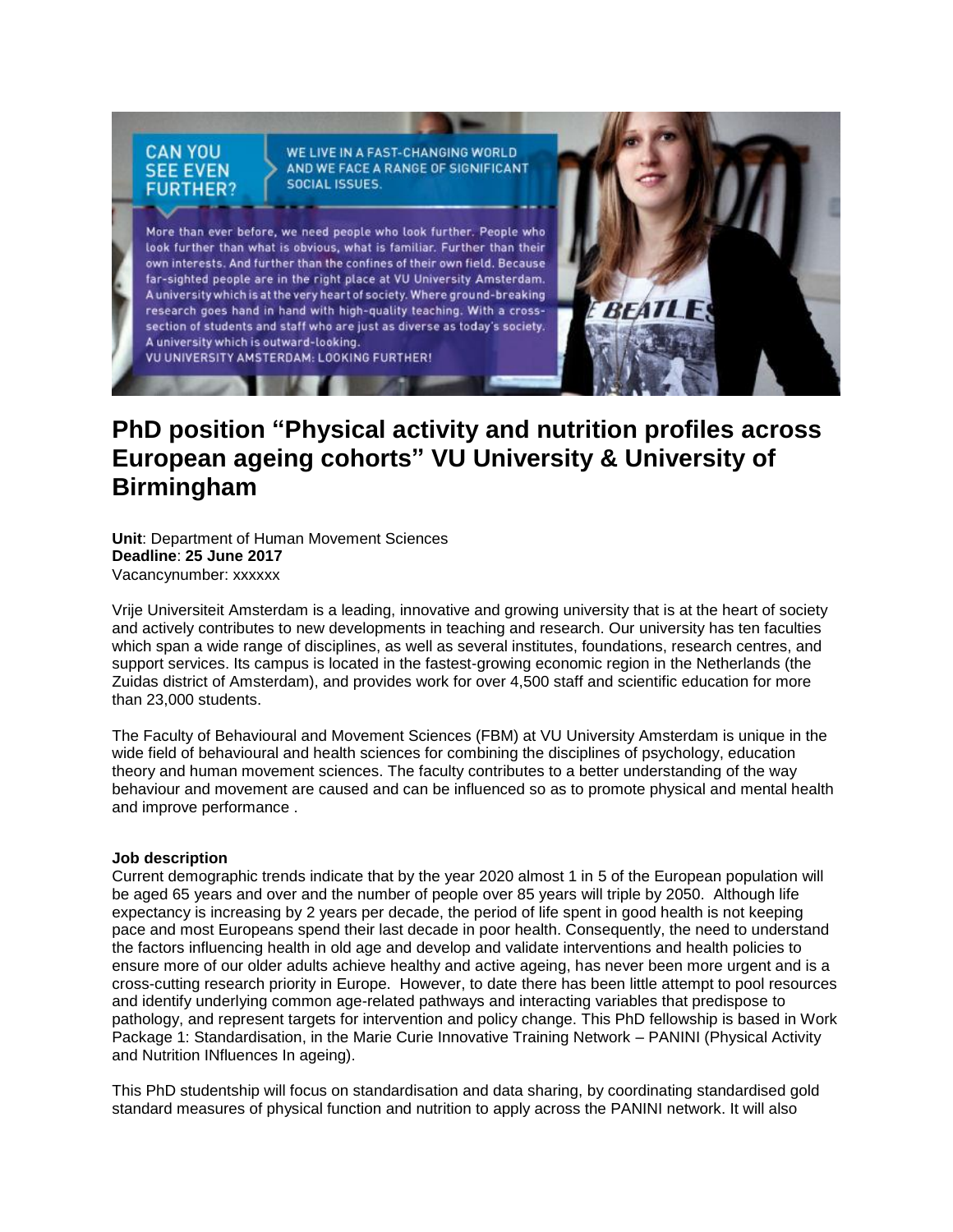innovate by allowing comparability between interventions by using the same baseline and outcome measures. The PhD student will work on the shared project database and conduct data analysis on this to determine and compare the physical activity and nutritional profiles of older adults within a range of settings (pre-surgical patients, outpatients, frail care-home residents, supported housing residents and community dwelling adults) at baseline, and post-interventions, as well as across several European countries.

Candidates should preferably have a strong undergraduate or Masters Degree in epidemiology or least a strong epidemiological background in nutrition, movement science or medicine and an interest in developing skills within a multi-disciplinary approach to healthy ageing research. Experience in research is a pre.

### **Requirements**

- A completed MSc degree in the field of epidemiology, nutrition, movement science or medicine;
- Strong analytical and numerical skills;
- Good data management knowledge;
- Good writing skills;
- Good command of the English Language (mandatory);
- Good communication skills and ability to work in an interdisciplinary team;

#### **Further particulars**

The appointment will be initially for a period of 1 year. After satisfactory evaluation of the initial appointment, it can be extended for 1 year (the total duration is 2 years) and should lead to a dissertation (PhD thesis). An educational plan will be drafted that includes attendance to courses and (international) meetings. PhD students are also expected to assist in teaching undergraduates.

You can find information about our excellent fringe benefits of employment at [www.workingatvu.nl](http://www.workingatvu.nl/) like:

- remuneration of 8,3% end-of-year bonus and 8% holiday allowance
- a minimum of 29 holidays in case of full-time employment;
- generous contribution (65%) commuting allowance based on public transport;
- discounts on collective insurances (healthcare- and car insurance);
- participation in Individual Choices model;
- a wide range of sports facilities which staff may use at a modest charge.

#### **Salary**

The salary will be in accordance with university regulations for academic personnel, and amounts  $\epsilon$ 2588,- gross per month in the first year up to  $\epsilon$  2709,- in the second year (salary scale 85) based on a full-time employment.

Expected starting date of employment: 15 August 2017.

#### **Application**:

Candidates should send a brief statement of research interests (up to 2 pages), and a curriculum vitae to Prof Andrea Maier via email [\(vacature.fbw@vu.nl](mailto:vacature.fbw@vu.nl)), with the subject "PANINI PhD Studentship, and the vacancy number" .

For additional information please contact: Prof. Dr. Andrea Maier, Dr. Carel Meskers and Prof. Anna C. **Philips** 

e-mails: *[a.b.maier@vu.nl,](mailto:a.b.maier@vu.nl) , [c.meskers@vumc.nl](mailto:c.meskers@vumc.nl)* , *[A.C.Phillips@bham.ac.uk](mailto:A.C.Phillips@bham.ac.uk)*

Letters of Reference should be sent to: [vacature.fbw@vu.nl](mailto:vacature.fbw@vu.nl)